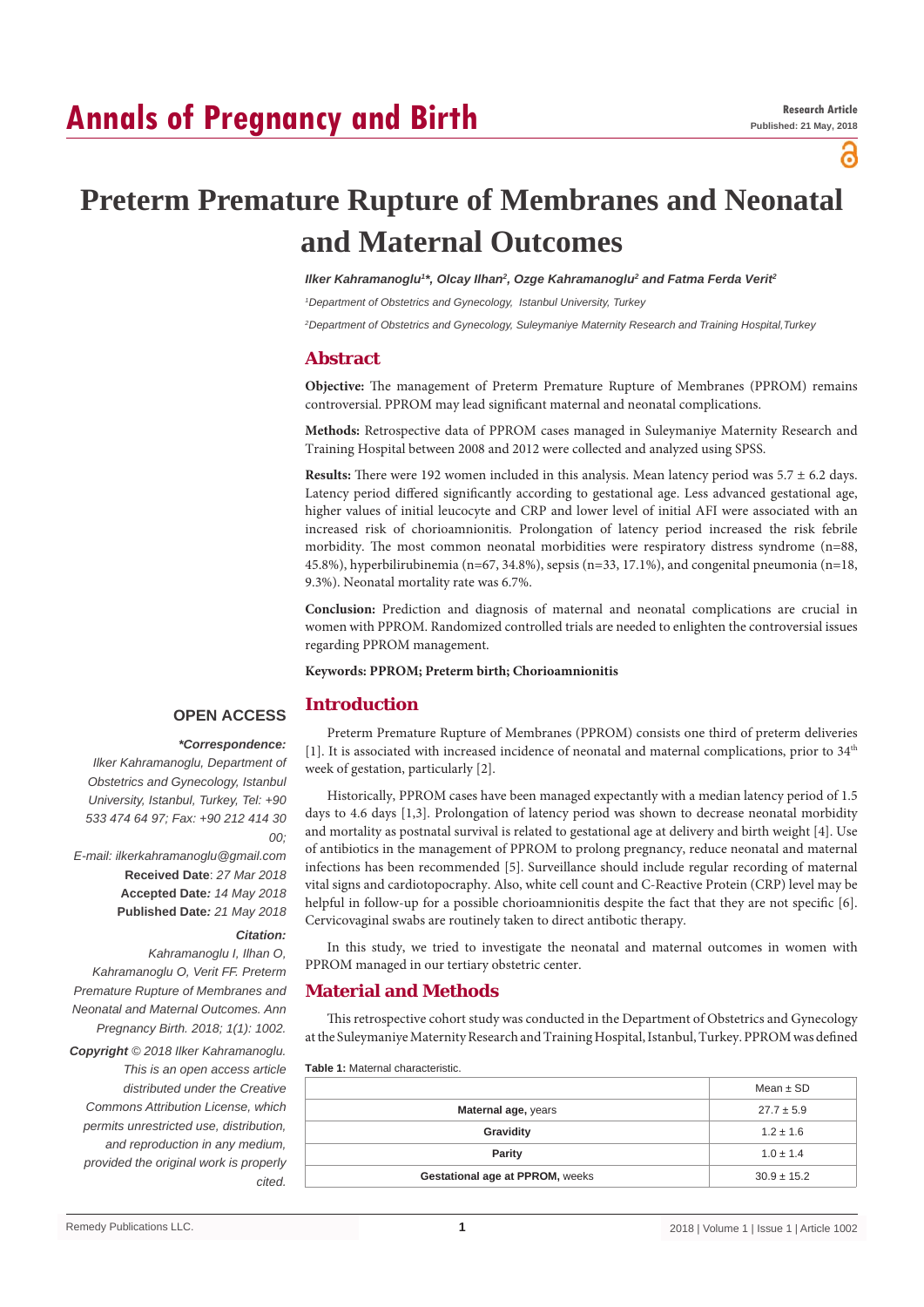**Table 2:** Comparison between patients with and without chorioamnionitis.

| <b>Risk factors</b>                      | Chorioamnionitis (-)<br>$n = 164$ | Chorioamnionitis (+)<br>$n=28$ | P value  |
|------------------------------------------|-----------------------------------|--------------------------------|----------|
| Mean gestational age at PPROM, weeks     | g                                 | $27.6 \pm 10.8$                | 0.0001   |
| Mean initial leucocyte, /mm <sup>3</sup> | $9300 \pm 2990$                   | $11820 \pm 3360$               | 0.001    |
| <b>Mean initial CRP</b>                  | $6 + 5.9$                         | $11.6 \pm 7.2$                 | 0.001    |
| <b>Mean initial AFI</b>                  | $80 \pm 30$                       | $65 \pm 20$                    | 0.05     |
| Mean latency period, days                | $4.9 \pm 3.9$                     | $8.2 \pm 11.3$                 | < 0.0001 |

**Table 3:** Association between latency period and maternal morbidity.

|                                   | $\leq$ 48 hours of latency, n=90 | >48 hours of latency, n=102 | P value |
|-----------------------------------|----------------------------------|-----------------------------|---------|
| <b>Febrile morbidity, n (%)</b>   | (1.1)                            | 8(7.8)                      | 0.027   |
| <b>Postpartum bleeding, n (%)</b> | 3(3.3)                           | 4(3.9)                      | 0.825   |
| <b>Placental retention, n (%)</b> | 2(2.2)                           | 3(2.9)                      | 0.756   |

**Table 4:** Severe neonatal morbidity and mortality and gestational age.

|                            | <30 weeks (n=89), n (%) | $\geq$ 30 weeks (n=103), n (%) | P value  |
|----------------------------|-------------------------|--------------------------------|----------|
| Severe neonatal morbidity* | 70 (78.6)               | 30(29.1)                       | < 0.0001 |
| Neonatal mortality         | 1(12.3)                 | 2(1.9)                         | < 0.0001 |

\*Severe neonatal morbidity: Respiratory distress syndrome, sepsis, intraventricular haemorrhage, congenital pneumonia, the need for intensive care unit

as rupture of membranes before 37<sup>th</sup> week of gestation. Patients who were hospitalized with a diagnosis of PPROM between January 2008 and December 2012 were retrospectively evaluated. Age, gravidaparity, history of prior pregnancies, amniotic volume, duration of latency period, use of antibiotic, tocolysis and corticosteroid, whole blood count parameters and CRP levels, gestational week at the time of birth, type of birth and maternal and neonatal morbidities were extracted from patients' files. Twin pregnancies and cases in whom ampicillin 4 x 1 gr intravenous (i.v.) or tocolysis was given were excluded. Diagnosis of PPROM was based on a history of leaking fluid and visualization of amniotic fluid in the vagina. If PPROM was not obvious after inspection, the diagnosis was confirmed by positive results from a nitrazine test and ultrasonographic evaluation that demonstrated olighydramnios.

Last menstrual period and first trimester crown-rump length were used to determine gestational age. Cervical speculum and digital pelvic examinations, transabdominal ultrasound to measure amniotic fluid volume and fetal biometry was performed in all patients. Amniotic Fluid Index (AFI) was used to determine amniotic fluid volume. AFI less than 50 mm was accepted as oligohydramnios.

Cervicovaginal culture was obtained from all of the patients. Two grams of prophylactic Ampicillin was given intravenously every 6 hours. If the cervicovaginal culture was positive for any bacteria, a sensitive antibotic was added to the treatment plan. All patients received single dose bethametasone injection.

Clinical chorioamnionitis was diagnosed based on maternal temperature  $\geq 38^{\circ}$ C and two or more of the following conditions: I. uterine tenderness; II. wbc count >15 000/mm<sup>3</sup>; III. foul-smelling vaginal discharge; IV. maternal tachycardia (<100 beats/min); and V. fetal tachycardia (>160 beats/min). RDS was diagnosed in symptomatic infants who required ventilator support for at least 24 hours. Neonatal sepsis was diagnosed if there was a positive blood culture result obtained during the first 72 hours after birth. Pneumonia was diagnosed when an infant had compatible symptoms with diagnostic X-ray findings.

Statistical analysis was done using statistical software (SPSS 10.0

for Windows) and Student's t-test, Mann-Whitney U test, McNemar's test and Friedman variance analysis were used, as appropriate. Signifance level was defined as 0.05. Data were expressed as mean ± SD and percent (%), where appropriate.

#### **Results**

A total of 192 patients were included into analysis. Maternal characteristics were presented in (Table 1). Maternal age ranged between 15 and 44.

Mean latency period was  $5.7 \pm 6.2$  days, ranged between 0 and 40 days. Latency period differed significantly according to gestational age. Patients with a gestational age of less than 30 days and with a gestational age of 30 weeks or more had a latency period of  $6.8 \pm 7.1$ days and  $4.6 \pm 5.5$  days, respectively (p<0.001).

While 67 patients (34.8%) gave vaginal birth, 125 patients (65.2) underwent cesarean section (CS). The most common indications for CS were fetal distress (37%) and previous CS (35.4%).

Chorioamnionitis was diagnosed in 28 patients (14.5%). Possible risk factors for chorioamnionitis were demonstrated in (Table 2). Less advanced gestational age, higher values of initial leucocyte and CRP and lower level of initial AFI were associated with an increased risk of chorioamnionitis. In addition, the more the latency period, the higher the risk of chorioamnionitis.

Prolongation of latency period increased the risk febrile morbidity. However, latency period did not affect the incidence of the postpartum bleeding and the placental retention (Table 3). There was no maternal death in our series.

The most common neonatal morbidities were respiratory distress syndrome (n=88, 45.8%), hyperbilirubinemia (n=67, 34.8%), sepsis (n=33, 17.1%), and congenital pneumonia (n=18, 9.3%). Neonatal mortality rate was 6.7%. Comparison of neonatal morbidities and mortality in terms of gestational age showed a significantly increased incidence of severe neonatal morbidity and mortalityunder 30 weeks of gestation (Table 4).